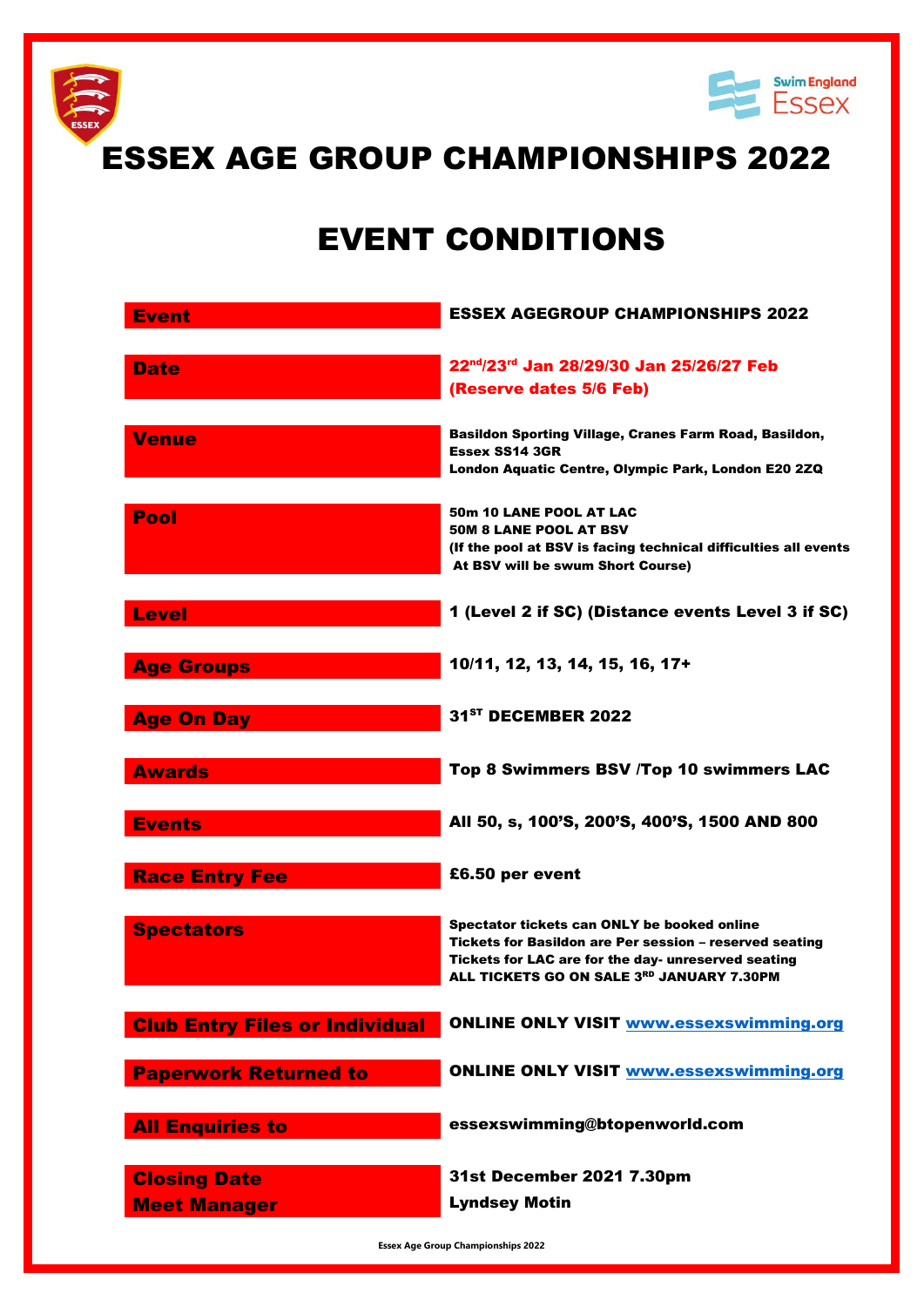

## 4 AGEGROUPS

Agegroups are: 10/11, 12, 13, 14, 15, 16, 17+

10/11yr olds 50's, 100's, 200's 400 f/s

WITH FINALS FOR ALL 50'S AND 100'S

Ages 12, 13, 14, 15, 16 and 17+

ALL EVENTS WITH FINALS FOR ALL 50'S AND 100'S

## 5 ENTRY FEES

ALL Entry Fees for individual entries online must be paid by 31st December 2021– any unpaid entries after this date will be void

Entry fees will be £6.50 per event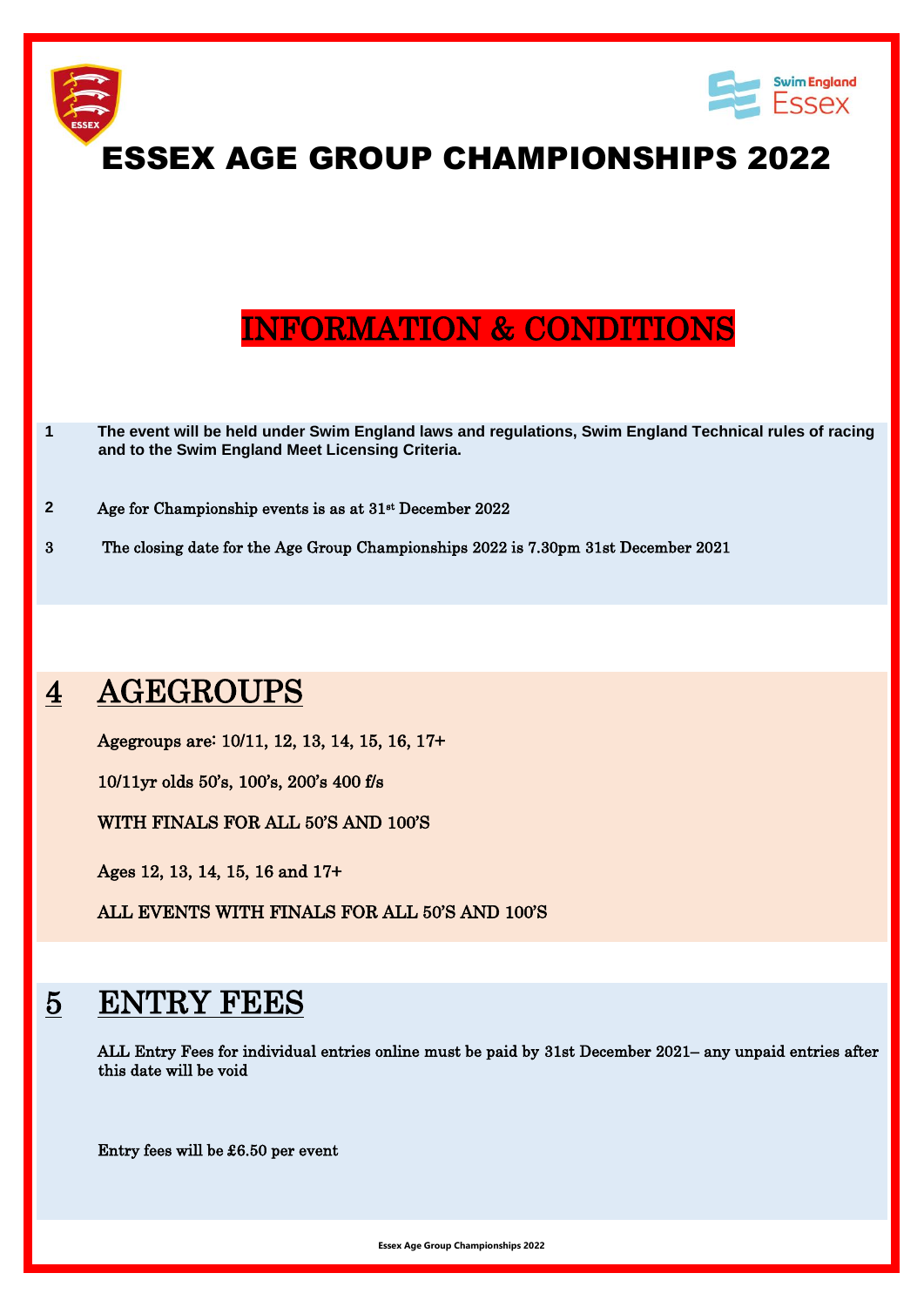

### 6 ENTRIES

All entries MUST be submitted ONLINE ONLY

# IMPORTANT

ALL entries are to be submitted online and paid for at the time of entry

A PAYPAL ACCOUNT WILL BE NEEDED TO PAY FOR ENTRIES

ALL ENTRIES MUST BE SUBMITTED VIA THE ESSEX SWIMMING WEBSITE

[www.essexswimming.org](http://www.essexswimming.org/) 

BY 7.30pm on 31st December 2021

Entries will be verified straight away – these verified entries are your ACCEPTED Entries

ALL swimmers inside the QT will be accepted except for:

The 1500/800 which may be restricted –at least the fastest 5 in each age group will be accepted

The 10/11yr old age group 400m events may be restricted to the fastest 16 swimmers

We reserve the right to restrict entries outside of the 'original' QT where necessary to ensure the smooth and safe running of an event

On 3rd January 2022 accepted entries will be posted on the Essex Website along with warm up information

And the Spectator tickets will go on public sale

Corrections cannot be made after Midnight 20th December 2021

Once entered entries cannot be updated or changed in anyway

ABSOLUTLY NO ENTRIES WILL BE ACCEPTED AFTER THE CLOSING DATE

Entry times cannot be updated or altered once submitted

ALL entries MUST be on the ASA Rankings at the time of submission

ALL Entry times must have been gained at Licensed Meets level 1,2,3, & 4 Meets

Between 20th December 2019 – 20th December 2021

All entry times are SHORT COURSE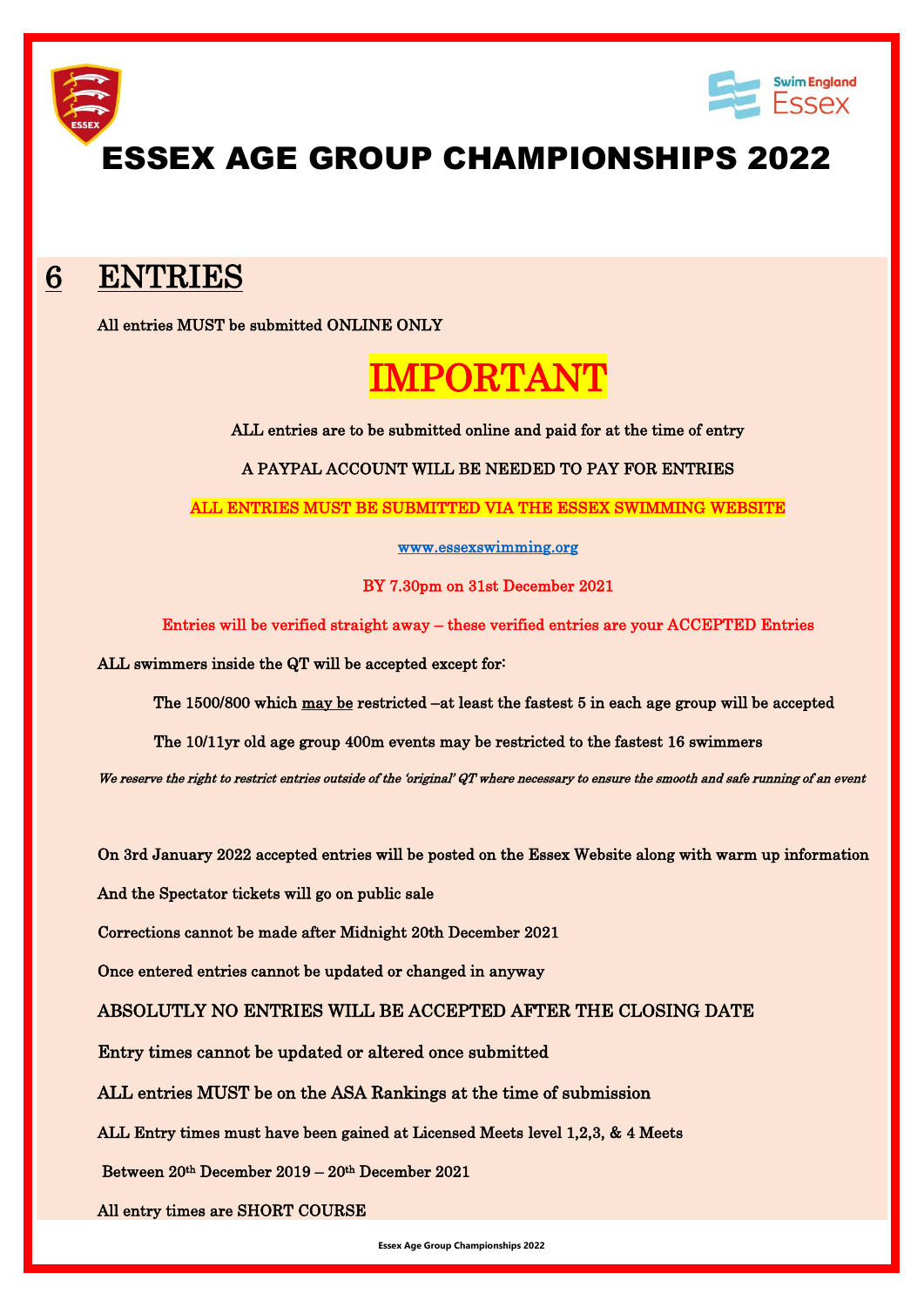



(Converted LC times are permitted, and the Sportsystem Entry Manager Software will automatically convert the time- taking the fastest possible entry time for the swimmer)

### 7 COACH PASSES

Coach & Team Manager Passes are £10 each and cover the whole competition on a ratio of  $1:15 - Up$  to a maximum of 5 passes in total

A cold lunch pack will be provided for all days with more than 1 session and Tea and Coffee will be freely available during sessions in the Meeting rooms – The meeting rooms cannot be accessed by Coaches during the Officials lunch Breaks

Coach Passes must be applied for at the time of submitting your entries online using the Swim England accreditation service. Passes MUST be shown to gain entry to poolside at any venue and MUST be worn at all times on poolside.

Coach Passes/Team Manager passes are ONLY available in advance and ALL applications must be received by 10th January 2022

 Food tickets will be given out at ALL dates where there are 2 sessions, and these MUST be presented for a lunch bag to be issued.

Lunch bags must be collected from the results desks both at LAC and BSV

### 8 VOLUNTEERS

 ALL clubs with 15 swimmers or more in each session are 'Expected' to provide 'at least' 1 volunteer for that session

 Volunteers MUST be included in the relevant section of your Coach Pass/ Team Manager form – Forms will not be accepted without this section being completed

ALL volunteers will require a DBS number which must be provided on the form

 Volunteers will be provided with: A food ticket (Where 2 consecutive sessions are volunteered for) A T-shirt – To be worn during volunteering times only A Drinks bottle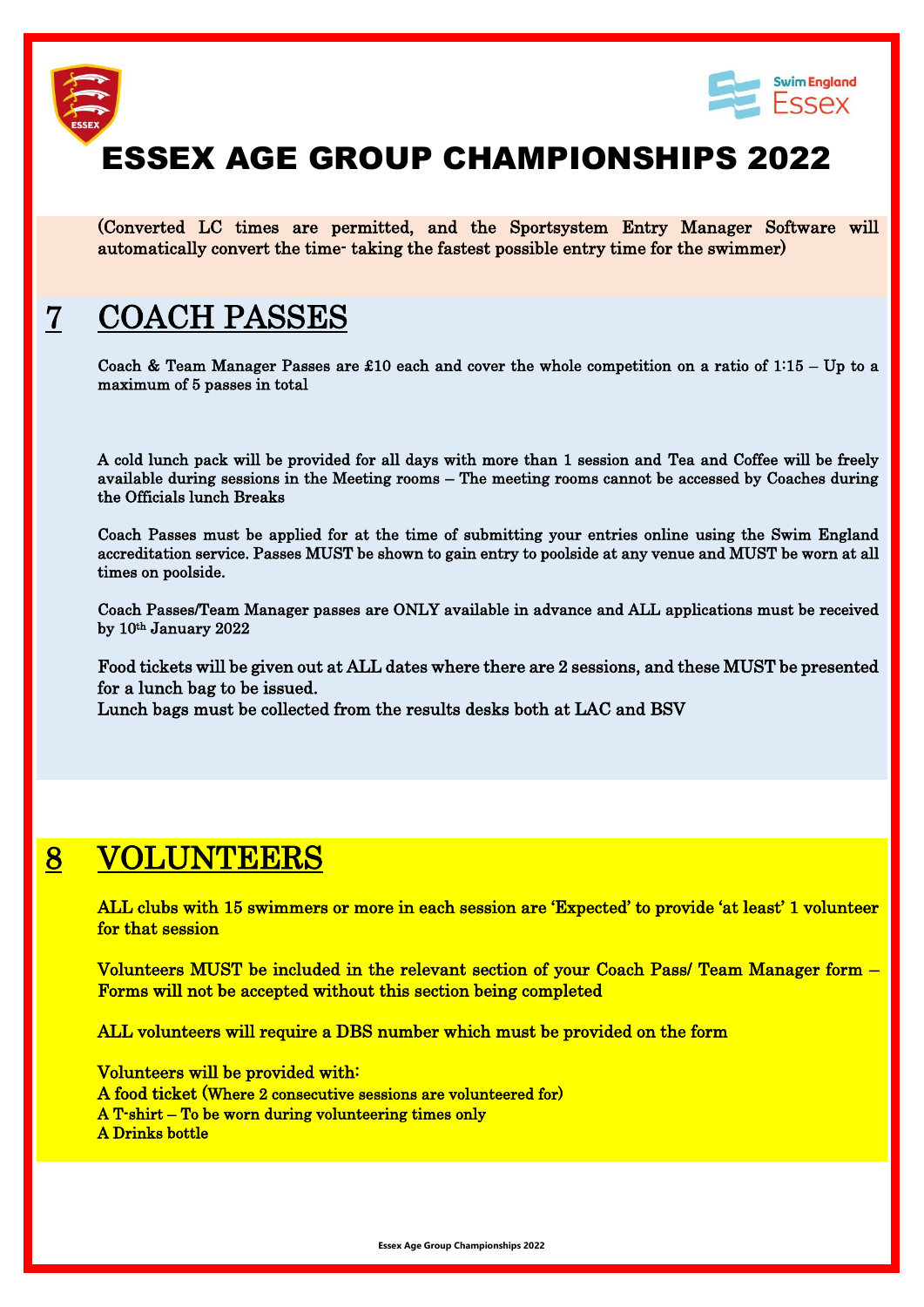

9



# ESSEX AGE GROUP CHAMPIONSHIPS 2022

### EVENT INFORMATION

ALL events are LONG Course (If the pool at BSV has a fault the events will be run Short Course)

All top 8 swimmers shall be eligible to swim in a final regardless of time

(Top 10 swimmers for all Events held at LAC)

**There will be 2 reserves per final- these will be published along with the results- These swimmers will then have 10 minutes to withdraw from the final**

 If a swimmer wishes to withdraw from a final, they must do so within 10 minutes of the results for that event being published after this time a £10 penalty will occur

If a swimmer 'pulls out' of ANY events FOR ANY REASON having NOT been withdrawn from the event prior to the warmup they will NOT be permitted to swim in any other events in that SESSION – This will include any finals, they may have qualified for

200m, 400m, 1500m and 800m events will be seeded slow to fast with all heats spearheaded

50m & 100m events – last 3 heats to be cyclically seeded and all heats spearheaded

A Secondary Strobe will be in operation throughout the event

## 10 WITHDRAWALS / SIGNING IN

#### THERE WILL BE NO SIGNING IN AT THIS YEAR'S CHAMPIOSHIPS

 If a Coach wishes to withdraw a swimmer from an event, they MUST fill in the withdrawal form ONLY and take it to the results Desk before the start of the 1<sup>st</sup> Warm Up for each session - There is no other method of withdrawal - Withdrawals CANNOT be emailed

Failure to swim when a swimmer has not been withdrawn using the appropriate form shall result in a fine of £10 per swimmer per event,

This fine must be paid BEFORE the next session of the Championships OR the next Essex

Competition if during the last session. In the event of a competitor not paying the fine, the Club in whose name the competitor has entered the Championships shall be responsible for payment. THIS RULE WILL BE STRICTLY ENFORCED and will also include swimmers not swimming in 'finals' they have qualified for and not withdrawing within the 10-minute window

All proceeds from fines shall be donated to a charity nominated by the Executive Committee prior to the start of the Championships

Withdrawals will close at the  $START$  of the  $1<sup>st</sup> Warm Up for each session$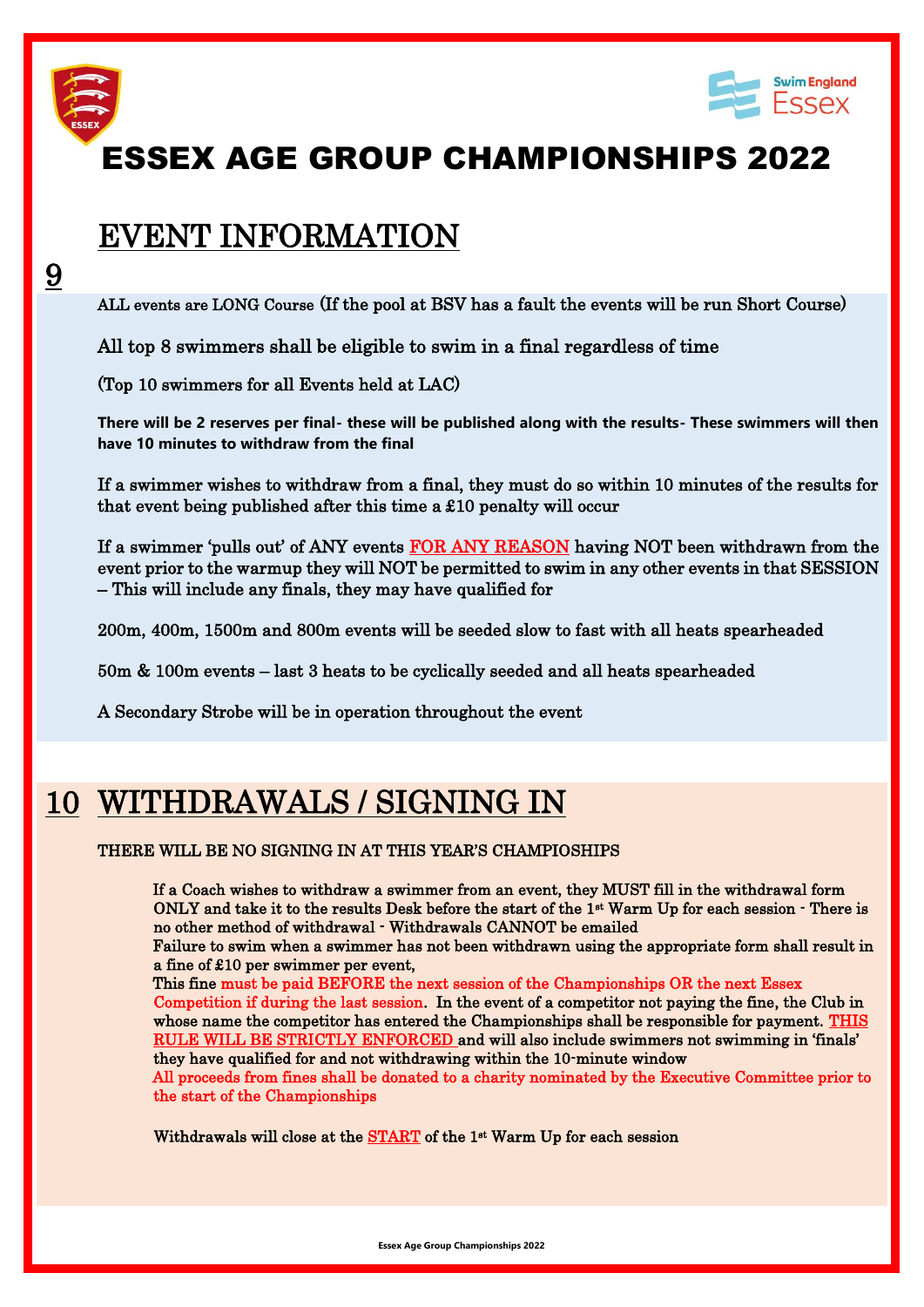



### 11 MARSHALLING

 Please note that all swimmers must report to the 'Marshalling area' before their event, and it is the responsibility of the coaches to make sure they do so – The location of the marshalling areas will be provided at the start of each day

### 12 REGISTRATION

 Swimmers must be registered with the competing ESSEX Club and Swim England as at the closing date of 31<sup>st</sup> December 2021 and ALL swimmers must be registered CAT 2 swimmers with Swim England

 Swimmers who are registered with more than one Club are reminded that they are only permitted to swim in ONE County championships per swimming season and represent ONE club throughout

### 14 AWARDS/POINTS

The individual Top Boy/Girl Awards for ALL Swimmers will be calculated as  $8, 7, 6, 5, 4, 3, 2, 1$  points for  $1<sup>st</sup>$ to 8<sup>th</sup> place respectively (top 10 places for 50m events) – awards will be made to the 1<sup>st</sup> place Boy & Girl swimmer in each age group 10/11yrs, 12yrs, 13yrs, 14yrs, 15yrs, 16yrs, and 17yrs /Over

 For the purpose of calculating Club points, for ALL swimmers the following will apply 1st=8points, 2nd=7points, 3rd=6points, 4th=5points, 5th=4points, 6th=3points, 7th=2points and 8th=1 pont For all events held at LAC the top 10 swimmers in each event will attract points

### 15 Medals/Awards

### Medals – ALL Venues

Medals will be presented to the  $1^{st}$ ,  $2^{nd}$  and  $3^{rd}$  placed swimmers in each event for each Age Group 10/11, 12, 13, 14, 15, 16, 17/Over

### Runners Up Awards -Basildon Sporting Village

 Runners Up award will be presented to the 4th, 5th, 6th, 7th, 8th swimmers in each event for each Age Group 10/11, 12, 13, 14, 15, 16, 17/Over -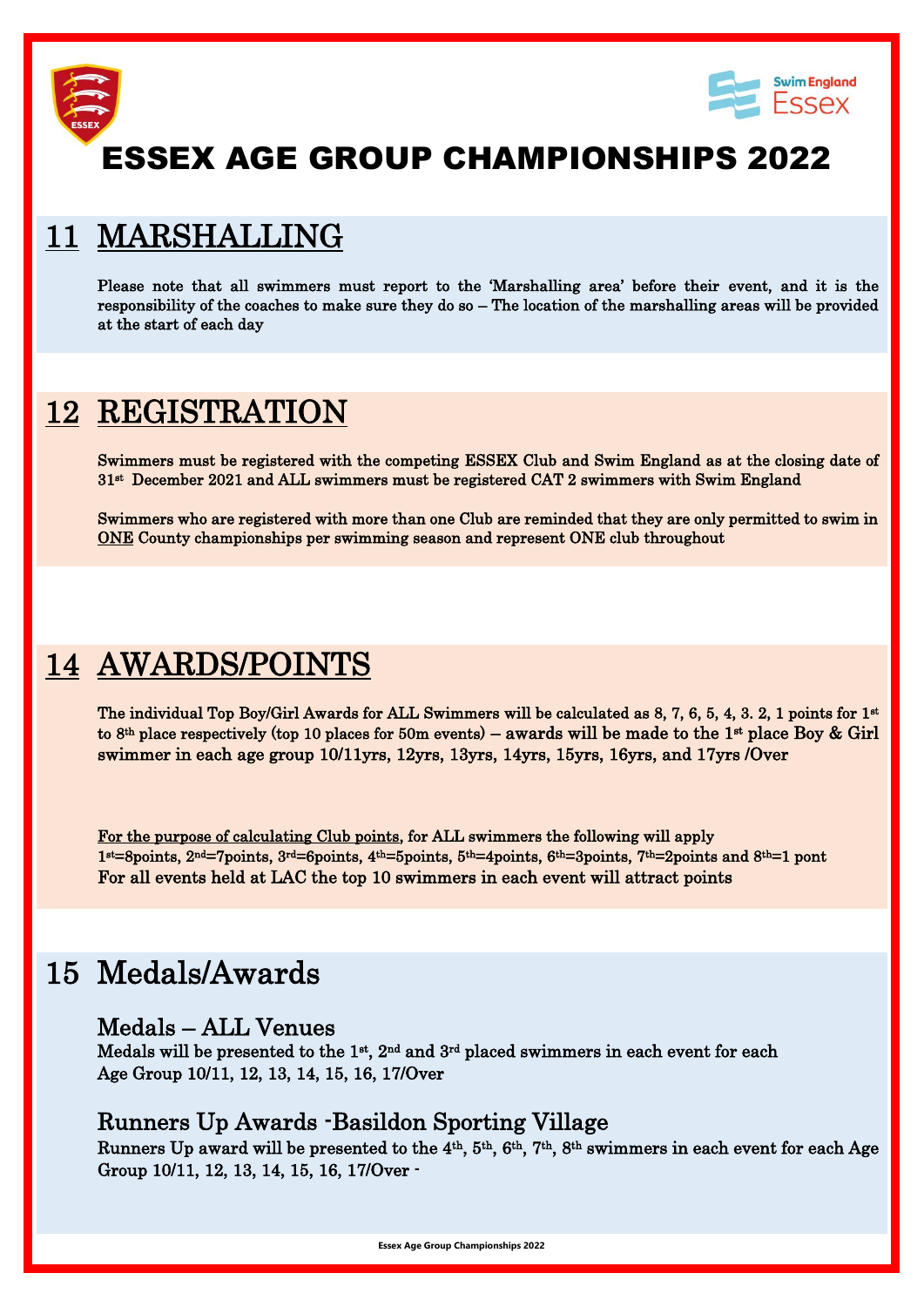



### Runners Up Awards- London Aquatic Centre

 Runners Up award will be presented to the 4th, 5th, 6th, 7th, 8th, 9th, 10th swimmers in each event for each Age Group 10/11, 12, 13, 14, 15, 16, 17/Over

Medals/awards for HDW events will be presented BEFORE the finals for each session ALL swimmers must be present at the time of presentation to receive their award/medal

### 16 SPECTATORS

### \*\*\*NEW\*\*\*

Spectator tickets will be available ONLINE only via [www.essexswimming.org](http://www.essexswimming.org/) from

### 3rd JANUARY 2022 7.30PM – For ALL sessions

#### THE SPECTATOR GALLERY AT BASILDON WILL BE CLEARED BETWEEN EACH SESSION

At the time of booking your ticket online you will be asked for your swimmer's name for ALL events at Basildon Sporting Village – This is because you will be able to purchase a maximum of 2 tickets per swimmer per session-

You will need to save your ticket to your phone or print your ticket at home- Your ticket will be scanned at the venue – When your ticket is scanned your swimmers name is automatically checked against the database of swimmers swimming in that session – tickets will only scan once

A hand stamp will be issued, and a ticket attendant will then direct you to the seat numbers issued on your ticket- ALL SPECTATOR TICKETS ARE NON-REFUNDABLE

ALL TICKET PURCHASES WILL INCLUDE A FULL WEEKEND PROGRAMME – THIS WILL BE EMAILED TO YOU AT LEAST 24HRS BEFORE THE EVENT Programmes will not be available to purchase at the event

#### TICKETS WILL NOT BE AVAILABLE ON THE DOOR

Swimmers will not be permitted on the balcony without an entrance ticket at any venue

 So as to comply with fire regulations - Absolutely no 'fold up chairs'/Deck chairs or additional seats of any kind (with the exception of wheelchairs) will be permitted either on poolside or in the spectators Gallery- at EITHER venue

 Blue Badge holders will need to purchase a ticket online for Basildon Village events in the usual way and then email essexswimming@btopenworld.com to swap the tickets for a disabled seat- a copy of the blue badge will be required

Seats will not be reserved at London Aquatic Centre BUT must still be purchased in advance online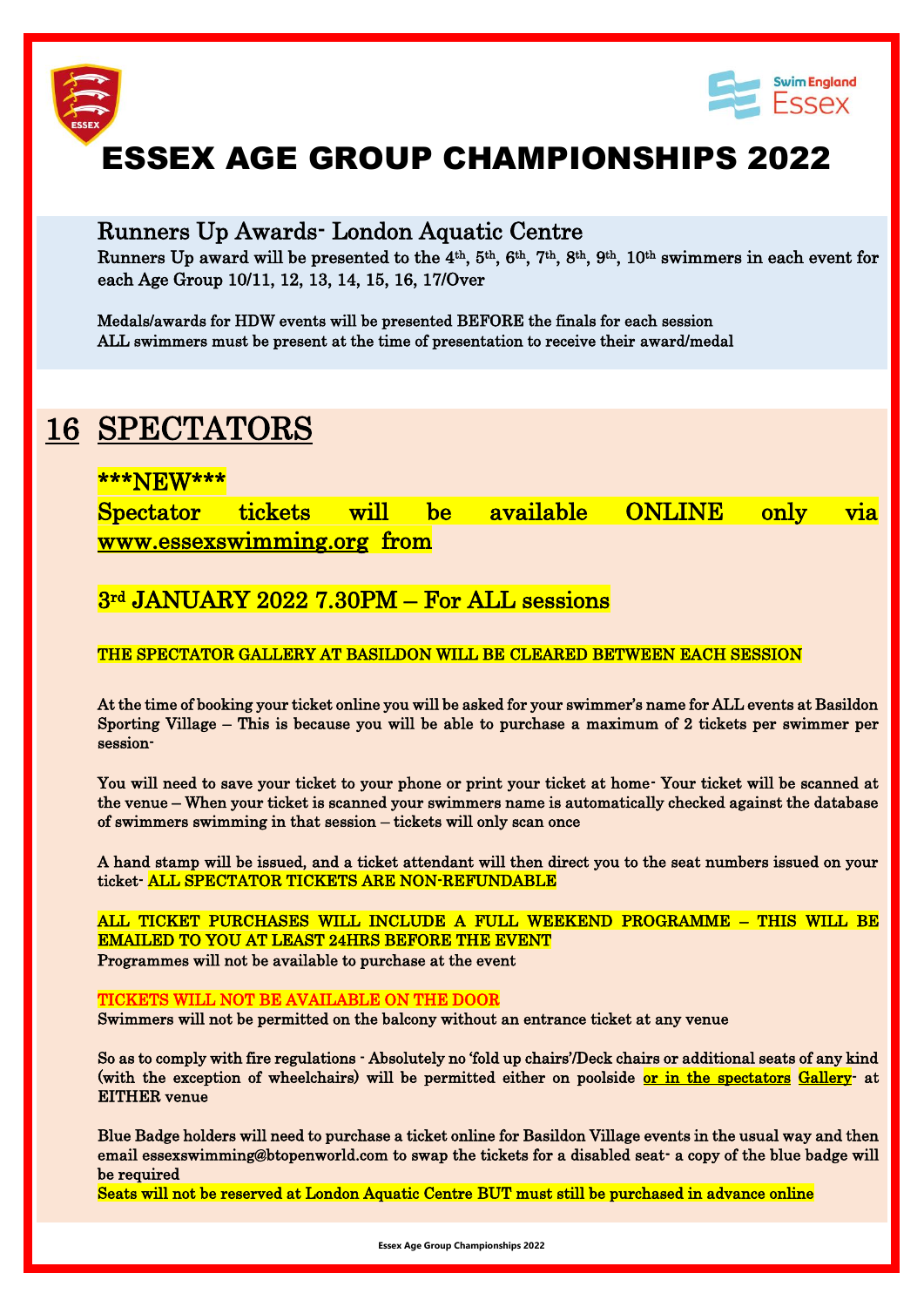



 ECASA reserve the right to put any restrictions on the number of spectators that they deem necessary for the smooth running of the event-

A numbered ticket system and allocated seating will be in operation at all events held at Basildon Sporting Village (excluding 1500 and 800 events)

Swim England Essex reserve the right to put in place any 'Covid' safety measures that may be necessary at the time – this could include Covid Passes, Lateral flow tests, the wearing of masks and spectator restrictions ALL spectators MUST follow our Covid procedures

### 17 REFUNDS

Refunds will be issued in the case of a Positive Covid test  $\overline{ONLY}$  – evidence of a positive test will be required Absolutely no other refunds will be available ALL spectator tickets are non refundable

## 18 TIME TRIALS

The ECASA has determined that Time Trials shall not take place at any Championship event.

### 19 OFFICIALS

Food and will be provided where an Official is covering more than 1 session in a day

### 20 MEDICAL CONDITIONS

ALL Medical Conditions that could affect your swimmer during these championships must be reported to the organiser using the appropriate form and signed by a GP– available on the Essex Swimming website

A chaperone pass can be applied for and will be supplied upon completion of the Medical Declaration form ONLY

A chaperone pass can also be applied for in the case of all Parra Swimmers

Chaperone passes will not be supplied for any other reasons

### 21 MOBILE PHONES & OTHER IMAGE CAPTURING DEVICES

 Mobile Phones and other image capturing Devices are not permitted 'out' on poolside or in the Changing areas at ANY venue

If a swimmer is caught with their phone or image capturing device 'out' whilst in the changing village at ANY venue this will result in instant removal from the competition

**Essex Age Group Championships 2022**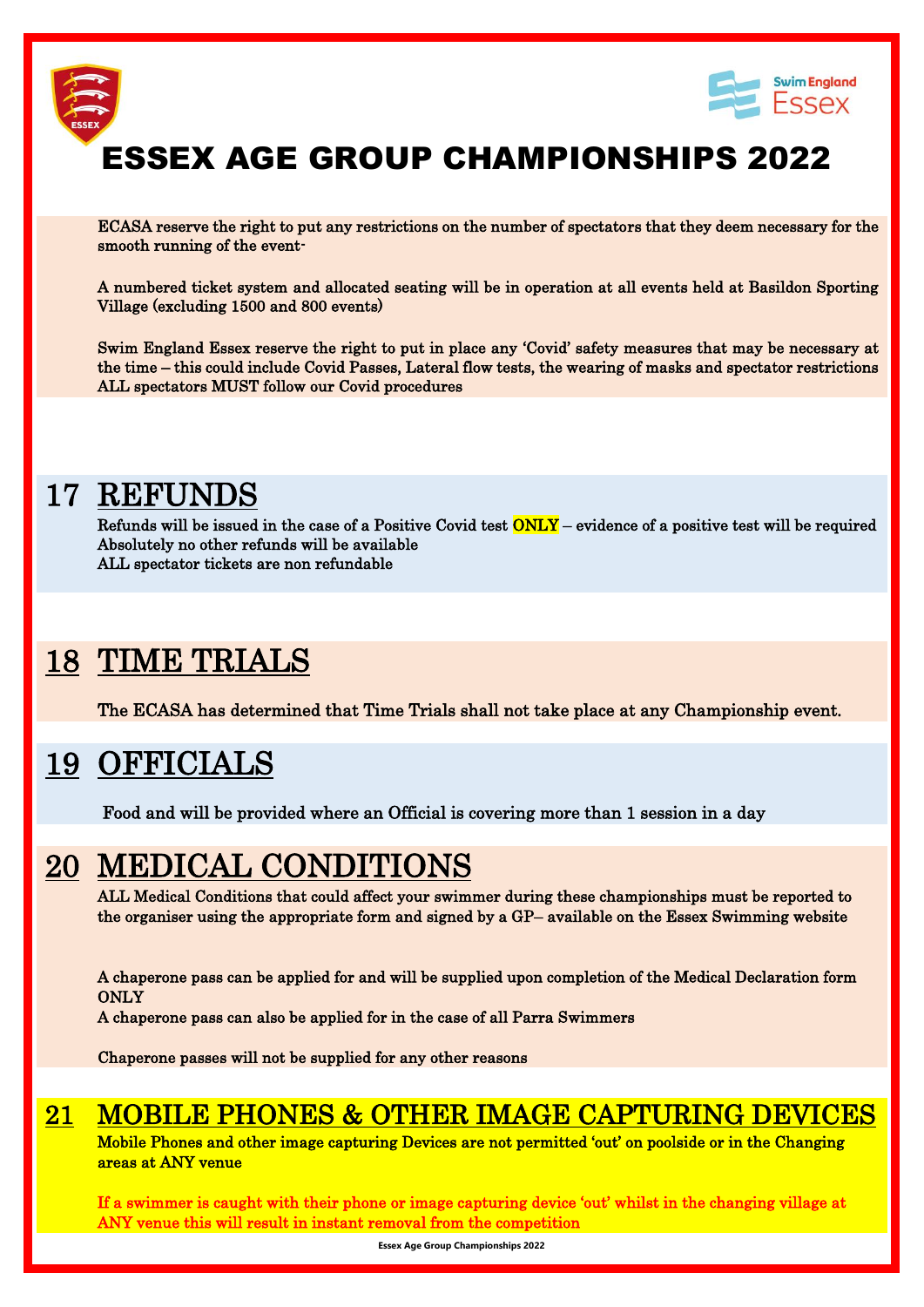

During Presentations ONLY 1 nominated person from each club will be permitted to take photos in the 'nominated photography area ONLY'- This person will be supplied with a High Vis Jacket and must report to the organisers beforehand

## 22 BAGS

 Large swimming bags are not permitted on poolside at any venue and will be removed from poolside if found

There will be staff on the entrance to poolside at both venues – ALL bags must be a small drawstring bag

There will be nominated bag 'drop off' points at both venues where a locker is unavailable

### 23 PRESENTATIONS

At the end of the Heats for each session there will be presentations for the HDW events

Presentations for the winners of Finals will take place at the end of each session

ALL swimmers taking part in presentations MUST report to the Presentation marshalling areas which will be in the same place as the heat marshalling area- SWIMMERS MUST REPORT TO THESE AREAS BEFORE COLLECTING THEIR AWARD TO GET TICKED OFF THE LIST

A Coach / Team Manager MUST accompany swimmers to the Presentation Marshalling areas

 At the end of the last Session there will be a presentation Ceremony in the order below for: Top Club 2020 Top Junior Swimmer 10/14 (Calculated by the most points) Top Senior Swimmer 15/Over (Calculated by most Points) Top Boy swimmer 10/11yrs, 12yrs, 13yrs, 14yrs, 15yrs, 16yrs, 17yrs/over Top Girl Swimmer 10/11yrs, 12yrs, 13yrs, 14yrs, 15yrs, 16yrs, 17yrs/over Top 'Senior' Relay Club -15/Over Top 13/14 Relay Club Top 'Junior' Relay Club (9/10 & 11/12) – This Trophy will be presented at LAC Mike Higgs Memorial Trophy – Fastest 800m swimmer These will be followed by presentations for the finals in the last Session

### 24 ADDITIONAL INFORMATION

 Glass containers of any kind or hot beverages are NOT permitted on poolside. The changing village/poolside is out of bounds to non-competing swimmers and spectators. Mobile Phones are NOT permitted to be 'out' on poolside OR in the Changing facilities at London Aquatic Centre and Basildon Sporting Village FOR ANY REASON Any Medical Conditions MUST be reported to the Meet Organiser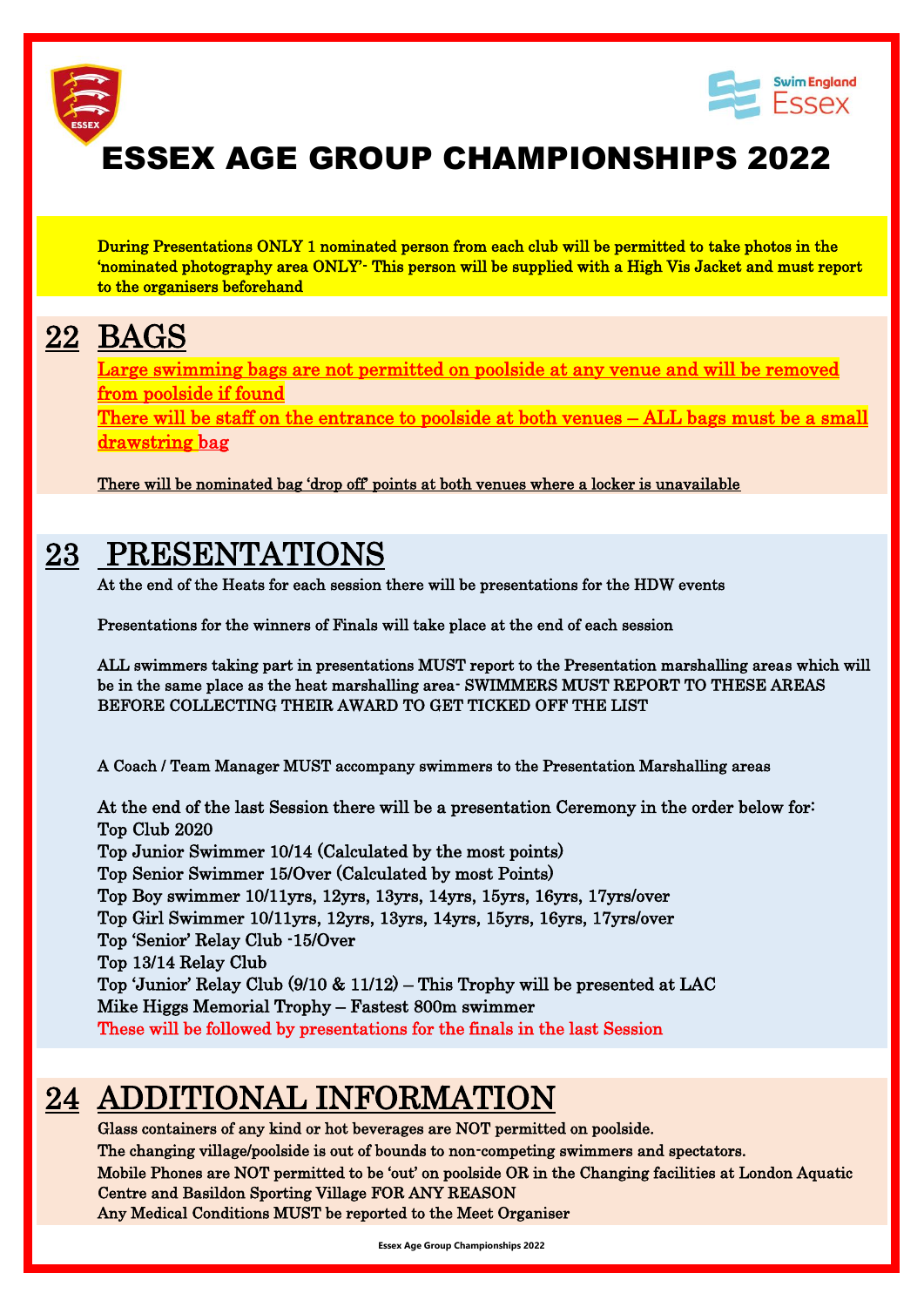



 Once swimmers leave poolside at ANY venue ALL swimmers aged 12 and under must be ALWAYS accompanied by a parent/guardian- Any unaccompanied 12 and under swimmers will be returned to poolside

SWIM ENGLAND ESSEX RESERVE THE RIGHT TO ENFORCE ANY COVID POLICIES THAT MAYBE NECESSARY AT THE TIME OF THESE EVENTS – THIS COULD INCLUDE

MASK WEARING COVID PASSES LATERAL FLOW TESTING RESTRICTION OF SWIMMERS ON POOLSIDE RESTRICTION ON NUMBER OF SPECTATORS

**The Data Protection Act 2018 requires us to provide you with certain information and to obtain your consent before processing data about you. Processing includes obtaining, recording, holding, disclosing, destruction or retaining information. We require certain personal data for the purposes of making entries to the competition, managing the meet and the submission of results to Rankings. The information provided by you will be processed in accordance with the Data Protection Act 2018. Consent to process such personal data is deemed to have been given by the submission of the entry. Where the personal data of competitors, officials and coaches/team managers has been passed to us by a third party such as a club rather than by the individuals themselves, we rely on the third party to ensure that consent has been obtained.**

#### By entering this competition swimmers are agreeing to all rules and conditions

*The Promoters throughout this competition will be Lyndsey Motin and Phill Nice*

Any matter not covered by these conditions will be determined by the Promoters and Referee, subject to Swim England Laws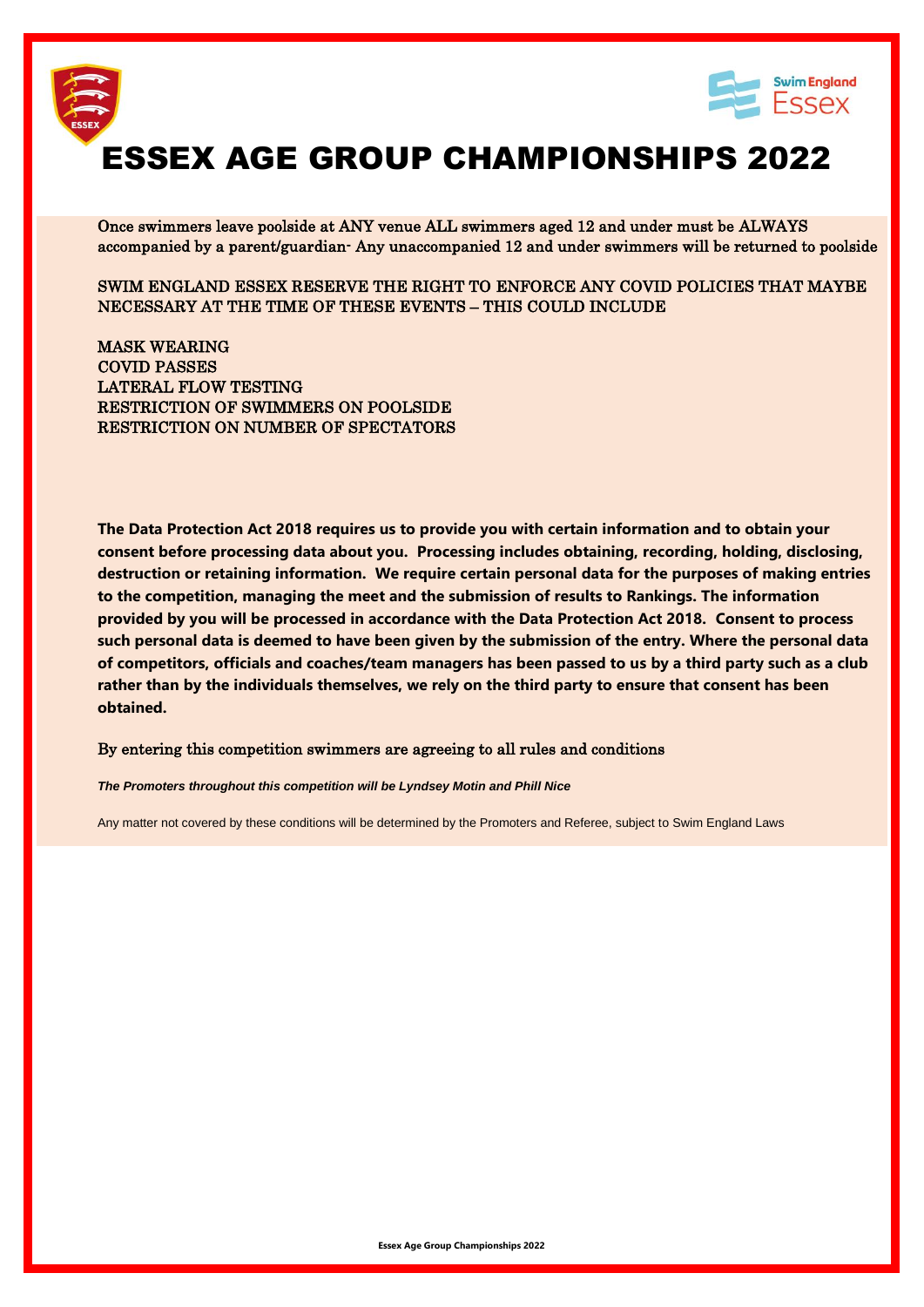



**2022 Swim England Essex Age Group Championships**

**Distance Freestyle Events – Special Arrangements**

**Swim England Essex has a proud tradition of distance freestyle swimming. Essex swimmers who have gone on to achieve Olympic selection have, for the most part, done so in distance freestyle or other endurance events. The obvious exception is Mark Foster – but he was Southern Counties 1500m champion as a child!**

**It is quite clear that the Covid-19 pandemic has impacted the ability of clubs nationally to prepare athletes for distance events and indeed to stage time trial opportunities within limited club training time. The county therefore considers itself to have a role in developing this area of the sport by removing any barriers to participation that may have been generated by the pandemic.** 

**The county has reflected on ways in which in can facilitate participation in these events, as it is minded that athletes may need to post a time at county level competition to access the regional and national summer meet pathway. The 800m (Male) and 1500m (Female) Freestyle are included in the competition programme at regional, English and British level. They also feature in all junior and senior international championships, including the Olympic Games.**

**A summary of the changes is as follows:**

- **The 800m Freestyle for men and 1500m Freestyle for women will be introduced as full age group championship events, for all age group categories except the 10/11 age group. This is in line with British Swimming's Competition Pathway document.**
- **To facilitate this, the 800m Freestyle for men will be added to Session 7 and the women's 1500m Freestyle will be added to Session 14. In Session 7, the men will swim their event first, as they are scheduled to swim the following morning. For the same reason, the women's 1500m Freestyle event will be scheduled first in Session 14.**
- **The way in which athletes qualify for the 800m/1500m has been modified to facilitate greater participation and athlete development in both events for both genders. Athletes may now find that they are eligible to enter both events, having previously qualified for neither.**

**In line with the principles of the Long-Term Athlete Development Plan, athletes who are now able to enter the events should only do so if their coaches consider them to be suitably prepared to do so.**

**Men's 800m Freestyle (plus additional 1500m racing opportunities)**

- **1. Athletes who have entered the 1500m Freestyle at the 2022 Age Group Championships shall automatically become eligible to enter the 800m Freestyle. If these athletes have a time in rankings within the qualifying period for the championships, they will be seeded using this time. If they have no time, their 1500m time will be used to seed them and they will most likely swim in the first heat.**
- **2. Athletes may also enter if they have achieved one of the qualifying times below in the published qualifying window for the championships.**
- **3. Athletes who achieve the qualifying time for the 800m Freestyle below, shall also be eligible to enter the 1500m Freestyle if they have not already done so. If they have no 1500m time on rankings, twelve minutes will be added to their 800m time and this will become their seeded time.**
- **Essex Age Group Championships 2022 4. The Promoter has the discretion to add additional swimmers, over and above the criteria above, on a case-by-case basis, subject to their being space, for the purposes of swimming development.**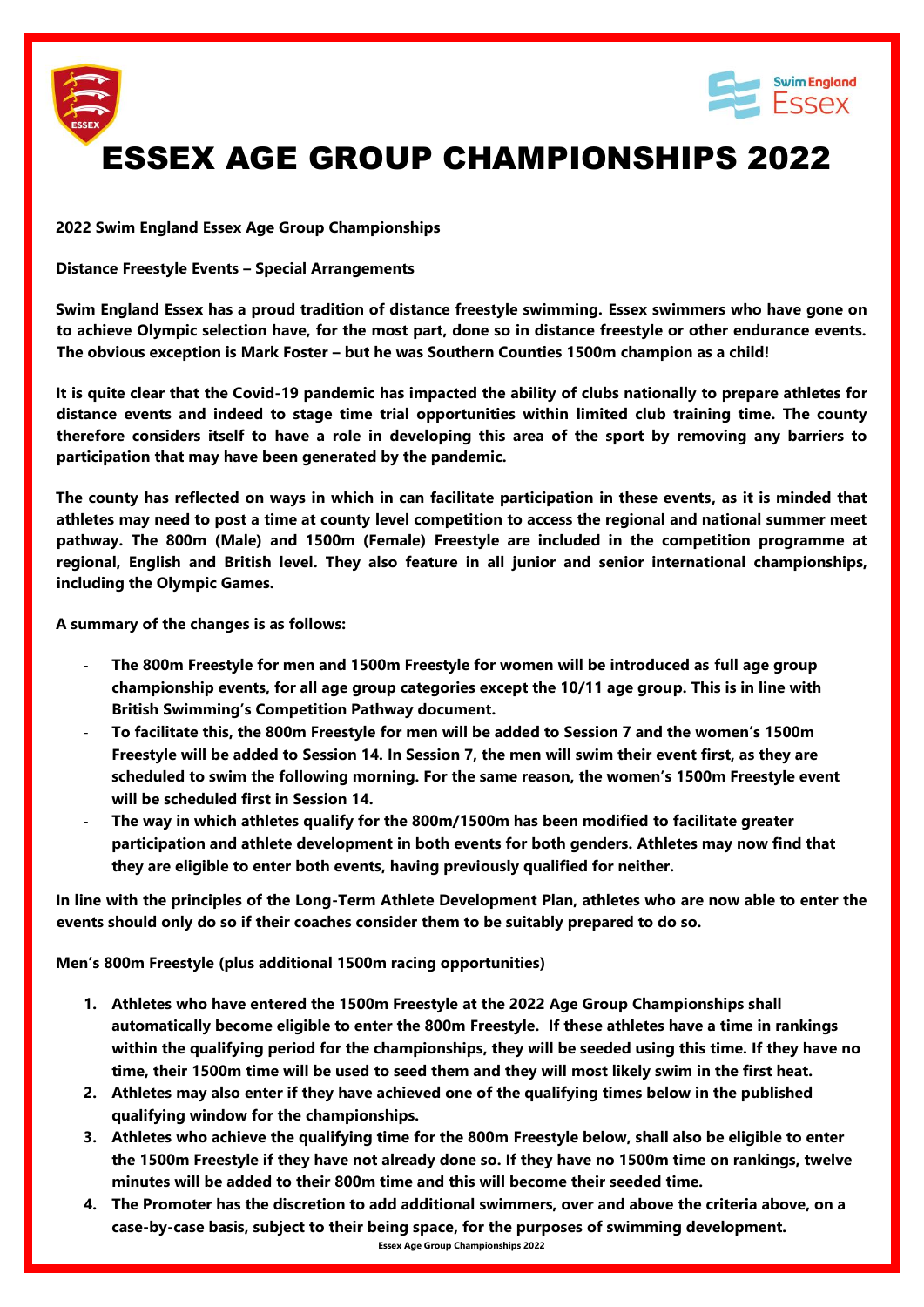



| 12       | 13       | 14       | 15      | 16/over |
|----------|----------|----------|---------|---------|
| 11:00.00 | 10:20.00 | 10:05.00 | 9:40.00 | 9:20.00 |

**Women's 1500m Freestyle (plus additional 800m racing opportunities)**

- **1. Athletes who have entered the 800m Freestyle at the 2022 Age Group Championships shall automatically become eligible to enter the 1500m Freestyle. If these athletes have a time in rankings within the qualifying period for the championships, they will be seeded using this time. If they have no time, twelve minutes will be added to their 800m time and this will be their seeded entry time.**
- **2. Athletes may also enter if they have achieved one of the qualifying times below in the published qualifying window for the championships.**
- **3. Athletes who have achieved the qualifying time for the 1500m Freestyle below, shall also be eligible to enter the 800m Freestyle if they have not already done so. If these athletes have a time in rankings within the qualifying period for these championships, they will be seeded using this time. If they have no time, their 1500m time will be used to seed them and they will most likely swim in the first heat.**
- **4. The Promoter has the discretion to add additional swimmers, over and above the criteria above, on a case-by-case basis, subject to their being space, for the purposes of swimming development.**

| 12       | 13       | 14       | 15       | 16/over  |
|----------|----------|----------|----------|----------|
| 21:25.00 | 20.14.00 | 19:14.00 | 18:30.00 | 18:15.00 |

#### **How to Enter**

- **Athletes meeting any of the criteria above should enter via email (essexswimming@btopenworld.com) stating their name, date of birth, Swim England membership number, the events they wish to enter and their entry times.**
- **Following receipt of entries, an invoice will be generated and sent to the entrant or their representative.**
- **The closing date for these entries is midnight on 31st December 2021.**
- **The qualifying period for the championships is 20th December 2019-20th December 2021.**